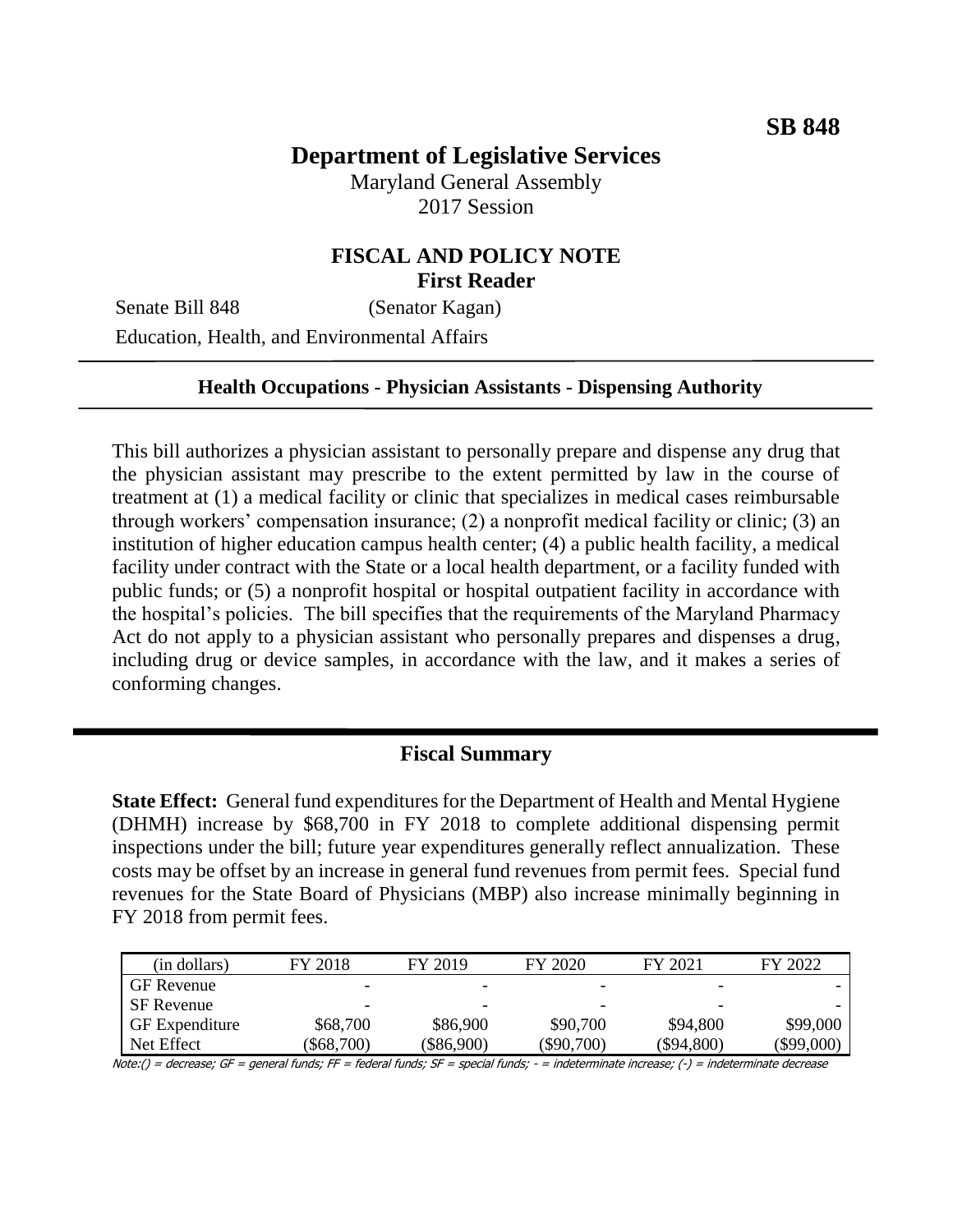**Local Effect:** None.

**Small Business Effect:** Minimal.

## **Analysis**

**Current Law:** Under the Maryland Pharmacy Act, a person must be licensed by the State Board of Pharmacy in order to practice pharmacy in the State, which includes the dispensing of prescription drugs. "Dispensing" means the procedure that results in the receipt of a prescription or nonprescription drug or device by a patient or the patient's agent and that entails (1) the interpretation of an authorized prescriber's prescription for a drug or device; (2) the selection and labeling of the drug or device prescribed pursuant to that prescription; and (3) measuring and packaging of the prescribed drug or device in accordance with State and federal laws. This requirement does not prohibit specified individuals from personally preparing and dispensing prescriptions under specified circumstances, including a licensed physician who personally prepares and dispenses the physician's prescriptions.

Chapter 116 of 2016 clarified that a licensed physician may personally prepare and dispense a prescription written by a physician assistant in accordance with an authorized delegation agreement or a prescription written by a certified nurse practitioner who works with the physician in the same office setting, if the physician otherwise complies with dispensing requirements.

A physician may delegate medical acts to a physician assistant by filing and executing a delegation agreement with MBP. A physician assistant may only practice under the supervision of a licensed physician and may only perform tasks that are authorized in a delegation agreement. A delegation agreement that includes specified tasks requires approval by MBP. A primary supervising physician may delegate the prescribing, dispensing, or administering of controlled dangerous substances, prescription drugs, or medical devices if the delegation agreement includes specified information.

**State Fiscal Effect:** MBP advises that any increase in the issuance of dispensing permits for physician assistants can be handled with existing resources. Further, each initial dispensing permit is \$1,050 and is valid for five years. Each renewal dispensing permit is also \$1,050. MBP retains \$50 of each fee; DHMH's Office of Controlled Substances Administration (OCSA) collects the remaining \$1,000. Therefore, MBP anticipates a minimal increase in special fund revenues under the bill beginning in fiscal 2018.

SB 848/ Page 2 OCSA advises that it must conduct a significant number of additional inspections as a result of the bill. Specifically, OCSA anticipates that all 3,402 currently licensed physician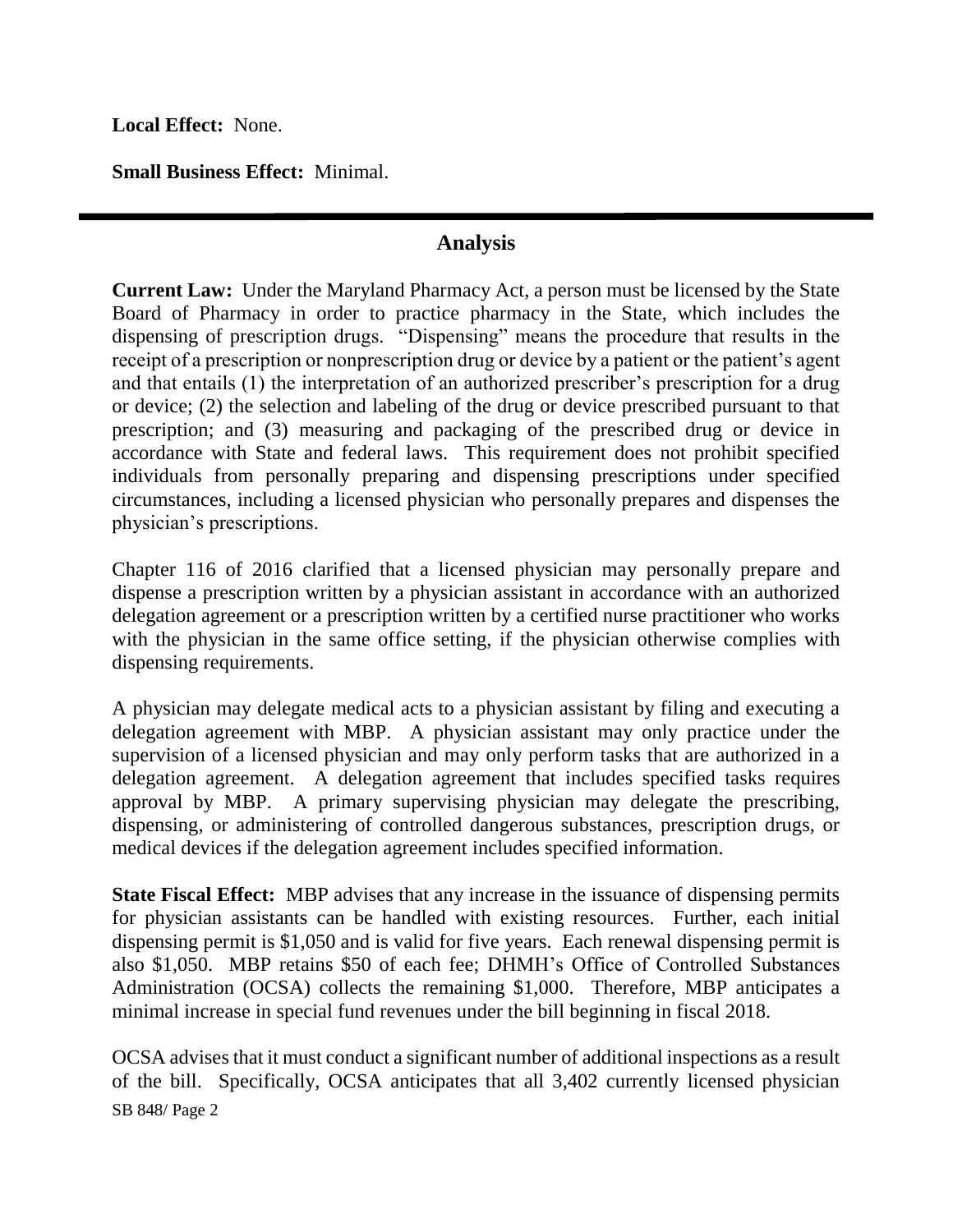assistants will apply for a dispensing permit. Under existing regulations, OCSA must conduct two inspections for each permit holder over five years (the length the permit is valid). Thus, OCSA anticipates conducting an additional 6,804 inspections over a five-year period. OCSA advises that it must hire three additional full-time clinical pharmacists and one full-time administrator to handle the increased workload.

The Department of Legislative Services (DLS) agrees that OCSA is likely required to conduct additional inspections under the bill; however, the bill only authorizes physician assistants to dispense medications to the extent permitted in the delegation agreement and only in specified settings. Therefore, it is unclear that all 3,402 currently licensed physician assistants apply for a dispensing permit as a result of the bill. Further, the timing of any such applications is also unclear. This analysis assumes that only a portion (less than 50%) of currently licensed physician assistants apply for a dispensing permit in the near term.

Thus, DLS advises that general fund expenditures for DHMH increase by \$68,733 in fiscal 2018, which accounts for the bill's October 1, 2017 effective date. This estimate reflects the cost of hiring one full-time clinical pharmacist to handle additional dispensing permit inspections under the bill. It includes a salary, fringe benefits, one-time start-up costs, and ongoing operating expenses.

| Position                                |          |
|-----------------------------------------|----------|
| <b>Salary and Fringe Benefits</b>       | \$63,624 |
| <b>Operating Expenses</b>               | 5,109    |
| <b>Total FY 2018 State Expenditures</b> | \$68,733 |

Future year expenditures reflect a full salary with annual increases and employee turnover and ongoing operating expenses. To the extent more physician assistants receive dispensing permits than anticipated, OCSA may need to hire additional staff.

Finally, as noted previously, OCSA receives \$1,000 of each dispensing permit fee. Therefore, general fund revenues increase due to the issuance of more dispensing permits under the bill. DLS notes that any increase in expenditures for OCSA to conduct additional inspections may be offset by an increase in general fund revenues from additional permits.

## **Additional Information**

**Prior Introductions:** None.

**Cross File:** None.